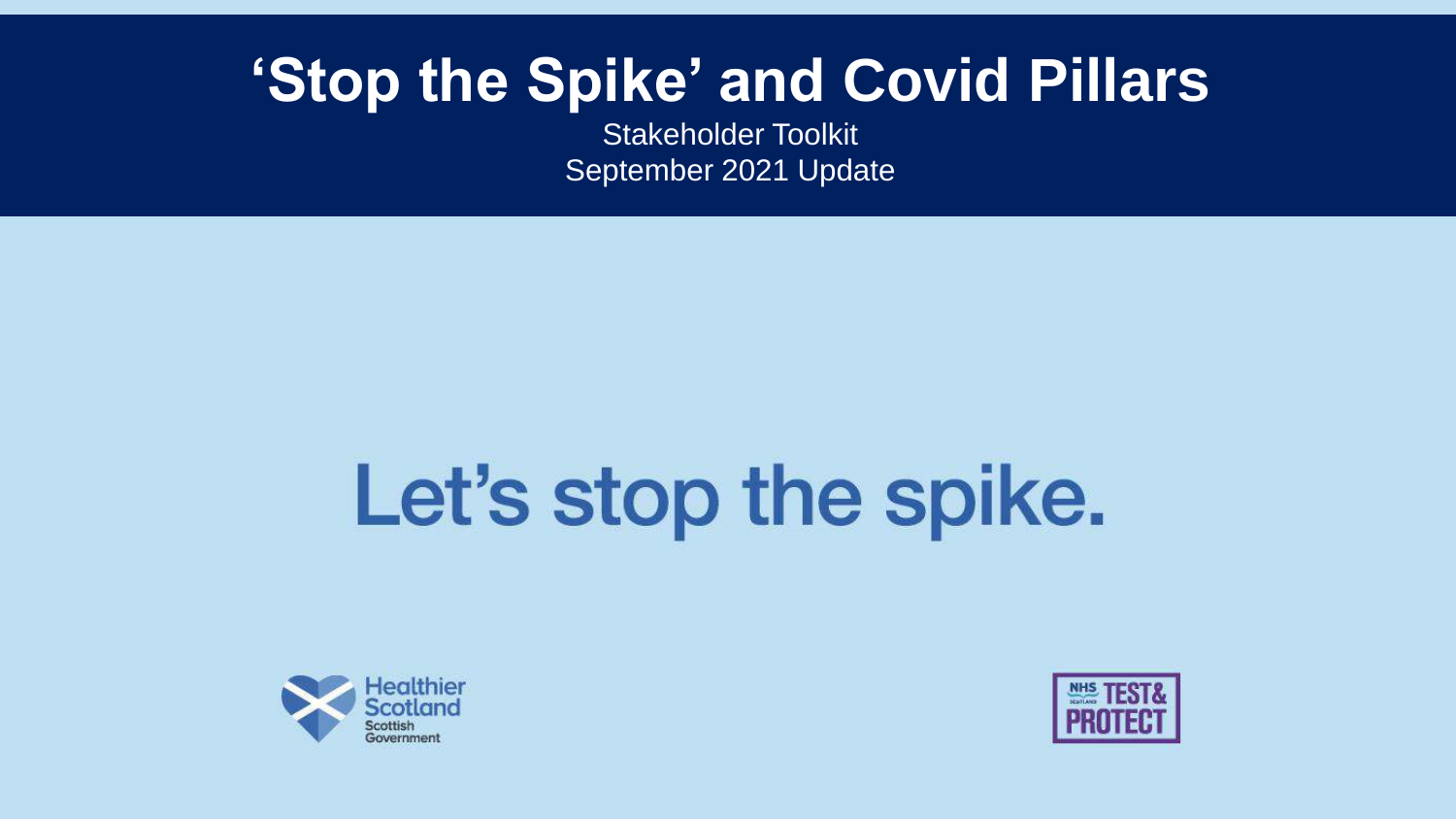

| <b>Stop the Spike</b>                      | 3  |
|--------------------------------------------|----|
| <b>Safety Measures</b>                     |    |
|                                            |    |
| <b>Asymptomatic Universal Testing</b>      | 9  |
| <b>Symptomatic Testing &amp; Isolation</b> | 12 |
| <b>Vaccinations</b>                        | 14 |
| <b>Further information</b>                 | 16 |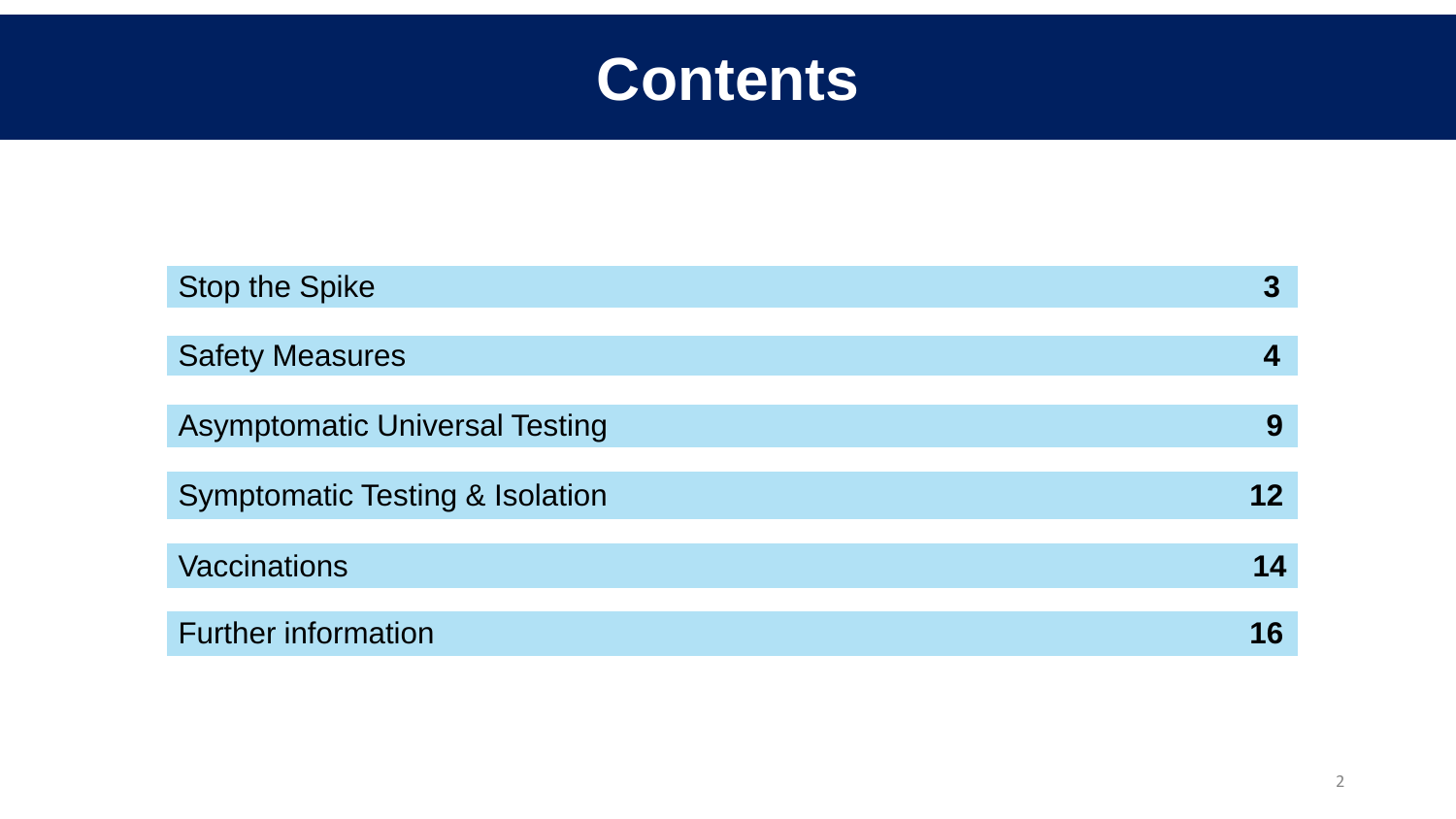## **Stop the Spike**

#### **Campaign Overview**

The **Stop the Spike Campaign with supporting pillars** has launched in recognition of the rising numbers in Covid cases. The campaign aims to remind the public of the key safety measures they should continue doing to keep themselves and others safe.

#### **Key Messages**

The campaign advises the public to:

- Keep mixing with others to a minimum
- Try to meet people outdoors wherever possible
- Try to keep a distance from others
- Continue to wear face coverings when required
- Continue to test regularly

#### **Campaign Assets**

['Stop the Spike' posters in](https://we.tl/t-mb2nNdDkl0) A4/ A3 can be downloaded here.

['Stop the Spike' email footer and web header can be downloaded here.](https://we.tl/t-jzeRgXt9PU)

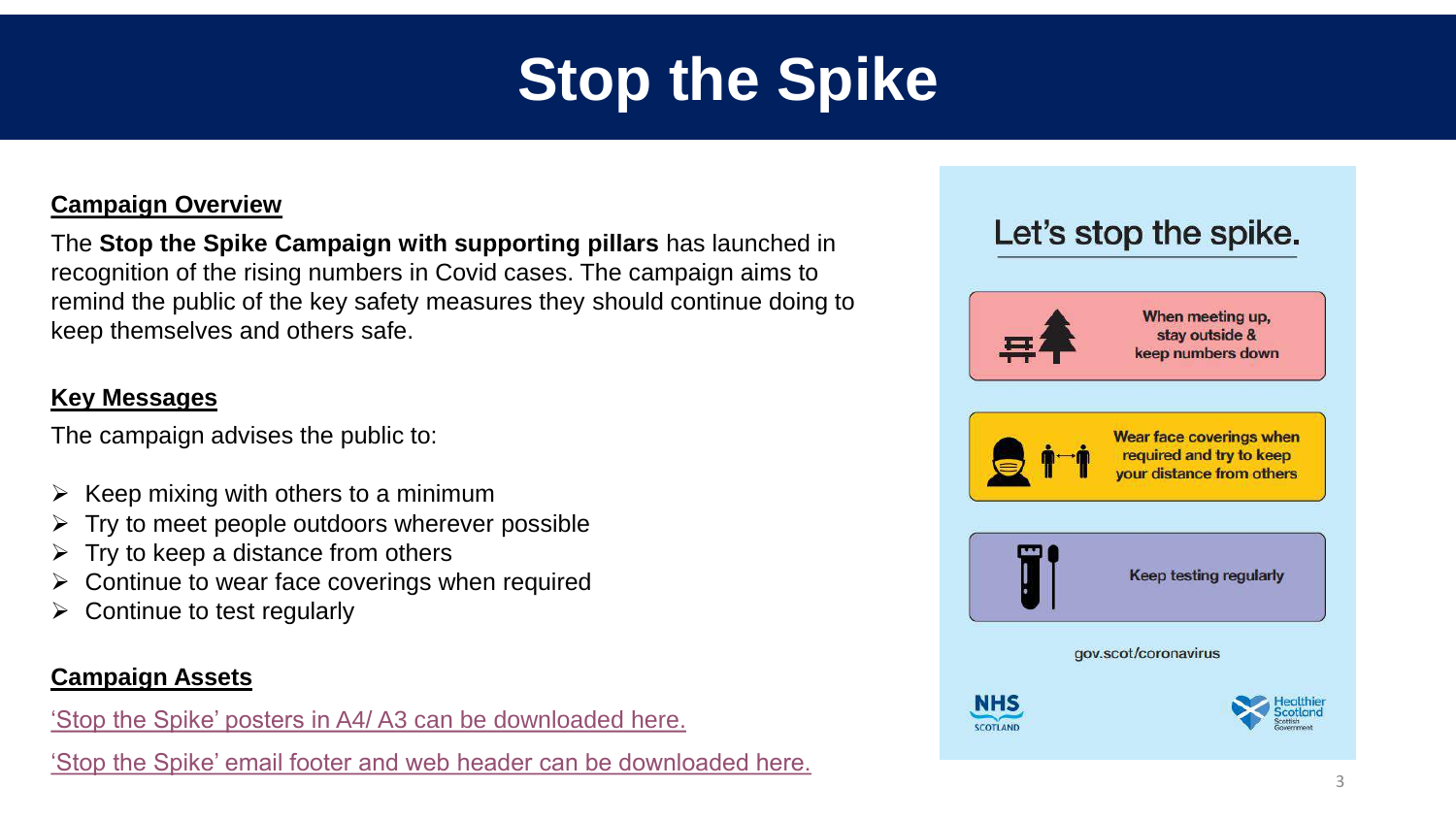### **Safety Measures**

#### **Campaign Overview**

The **Safety Measures** campaign aims to encourage people to continue following safety behaviours, including opening windows and doors when meeting indoors and highlighting how outdoor socialising is safest.

Even if people are vaccinated, it's important that people continue to follow the safety measures, to help stop the spike in cases.

#### **Key Messages**

- $\triangleright$  Ventilation when socialising indoors
- Outdoor socialising where possible
- Cleaning hands
- Wearing face coverings
- Transport safety measures

#### **Social Assets**

[Safety Measures social films can be down downloaded here.](https://we.tl/t-0qjEZKFpjs)

See the following pages for accompanying social copy.

#### **Keep cleaning your** hands regularly.



Let's stop the spike.

gov.scot/coronavirus

**NHS** SCOTLAND

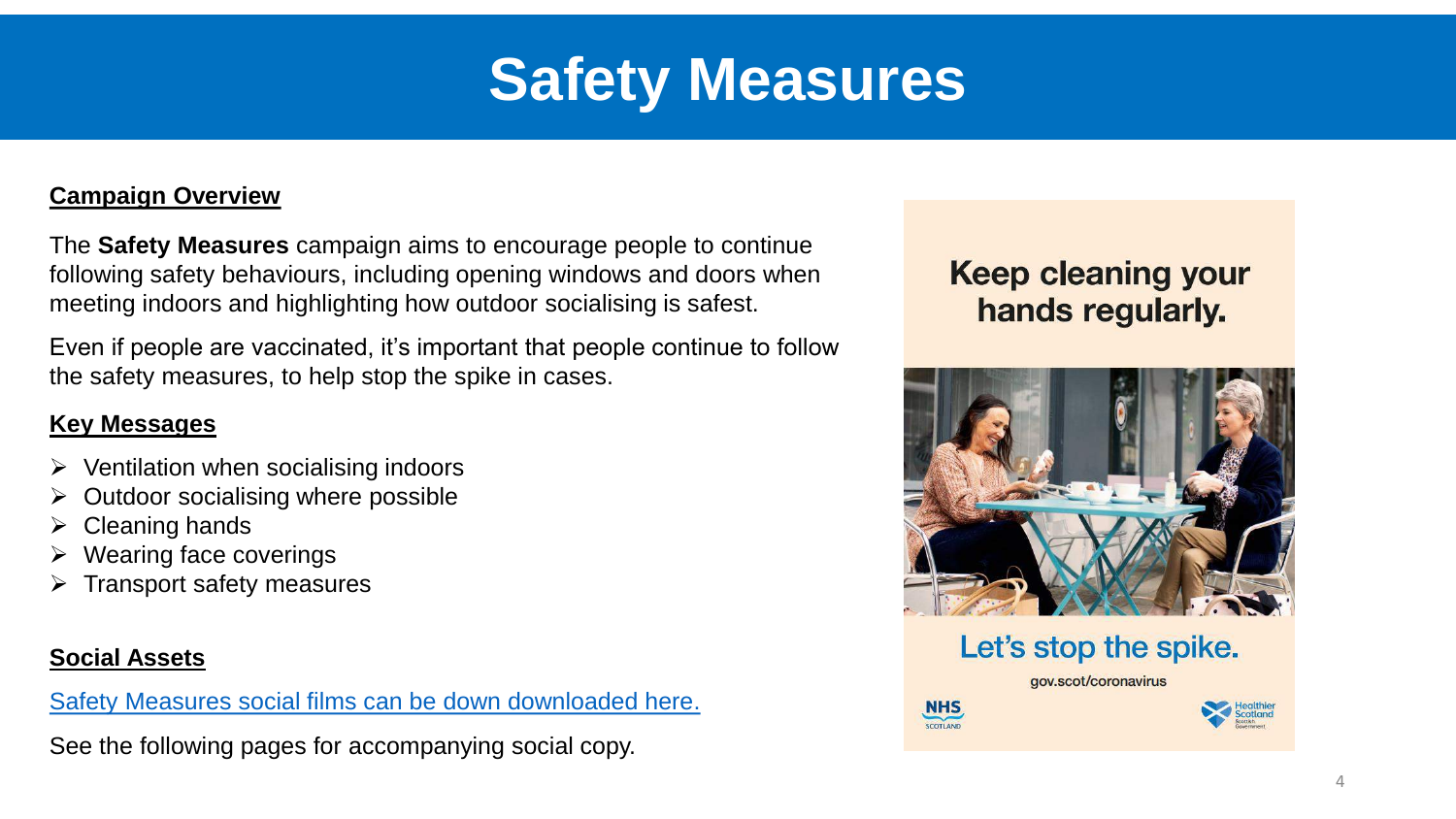

## Social Copy

#### **Social Film: Clean Hands**

**Headline:** Clean your hands

**Description:** Stop the spike

**Primary text:** With COVID cases high in Scotland, it's vital we do all we can. Keep cleaning your hands when indoors and take sanitiser when heading out #StoptheSpike

**URL:** gov.scot/coronavirus

#### **Social Film: Meeting Friends Outdoors**

**Headline:** Meet friends outdoors

**Description:** Stop the spike

**Primary text:** With COVID cases high in Scotland, it's vital we do all we can. If meeting friends, stay outdoors and try to keep the numbers down #StoptheSpike

**URL:** gov.scot/coronavirus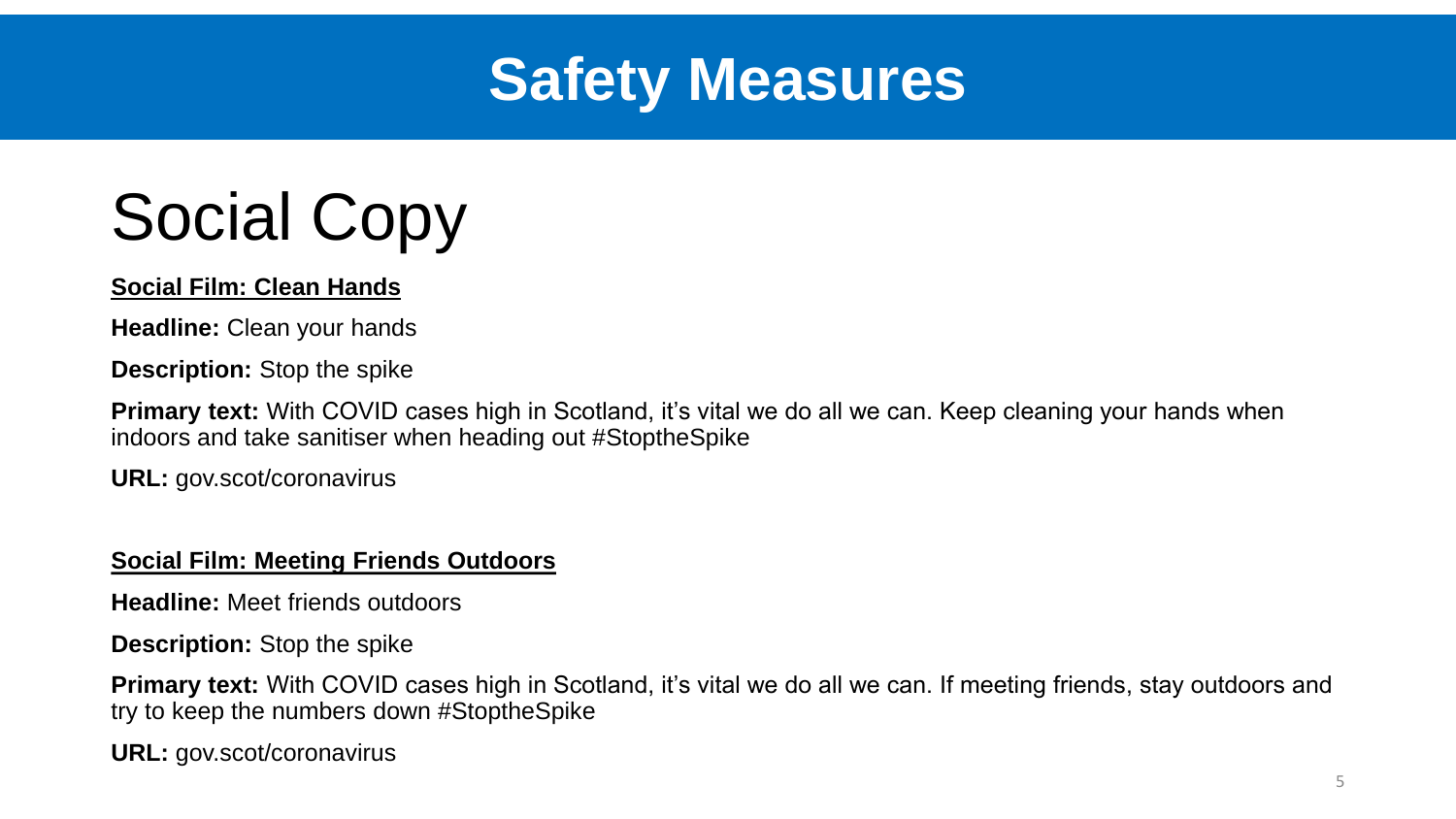

## Social Copy

#### **Social Film: Ventilation/ Windows**

**Headline:** Open a window when meetings indoors

**Description:** Stop the spike

**Primary text**: With COVID cases high in Scotland, it's vital we do all we can. Open a window and let in some fresh air

when meeting indoors #StoptheSpike

**URL:** gov.scot/coronavirus

#### **Social Film: Public Transport**

**Headline:** Take care when travelling

**Description:** Stop the spike

**Primary text:** With COVID cases high in Scotland, it's vital we do all we can. Take extra care when travelling by following these tips #StoptheSpike

**URL:** gov.scot/coronavirus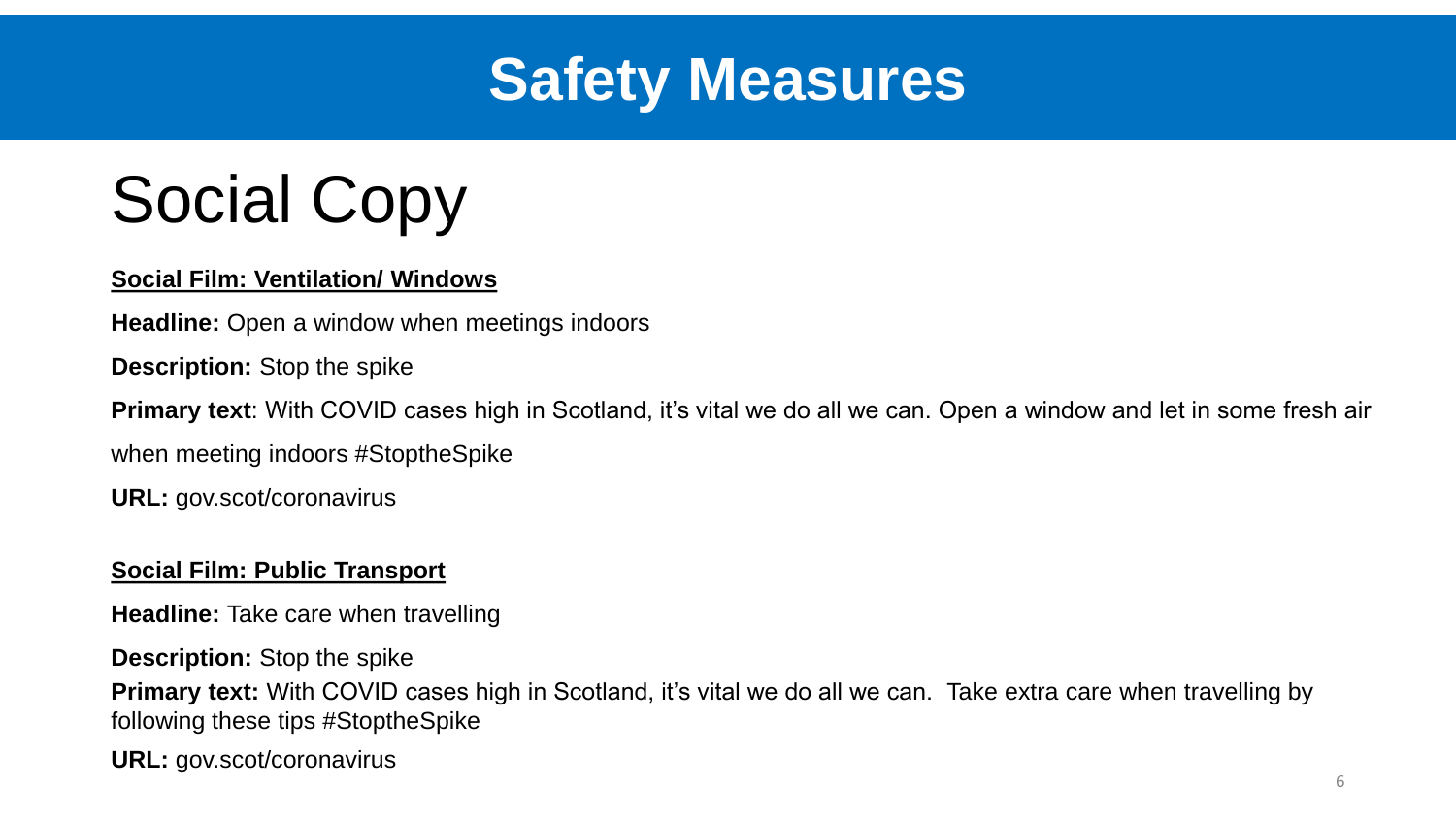

## Social Copy

**Social Film: Face Coverings**

**Headline:** Wear face coverings

**Description:** Stop the spike

**Primary text:** With COVID cases high in Scotland, it's vital we do all we can. Please remember to wear a face covering when required #StoptheSpike

**URL:** gov.scot/coronavirus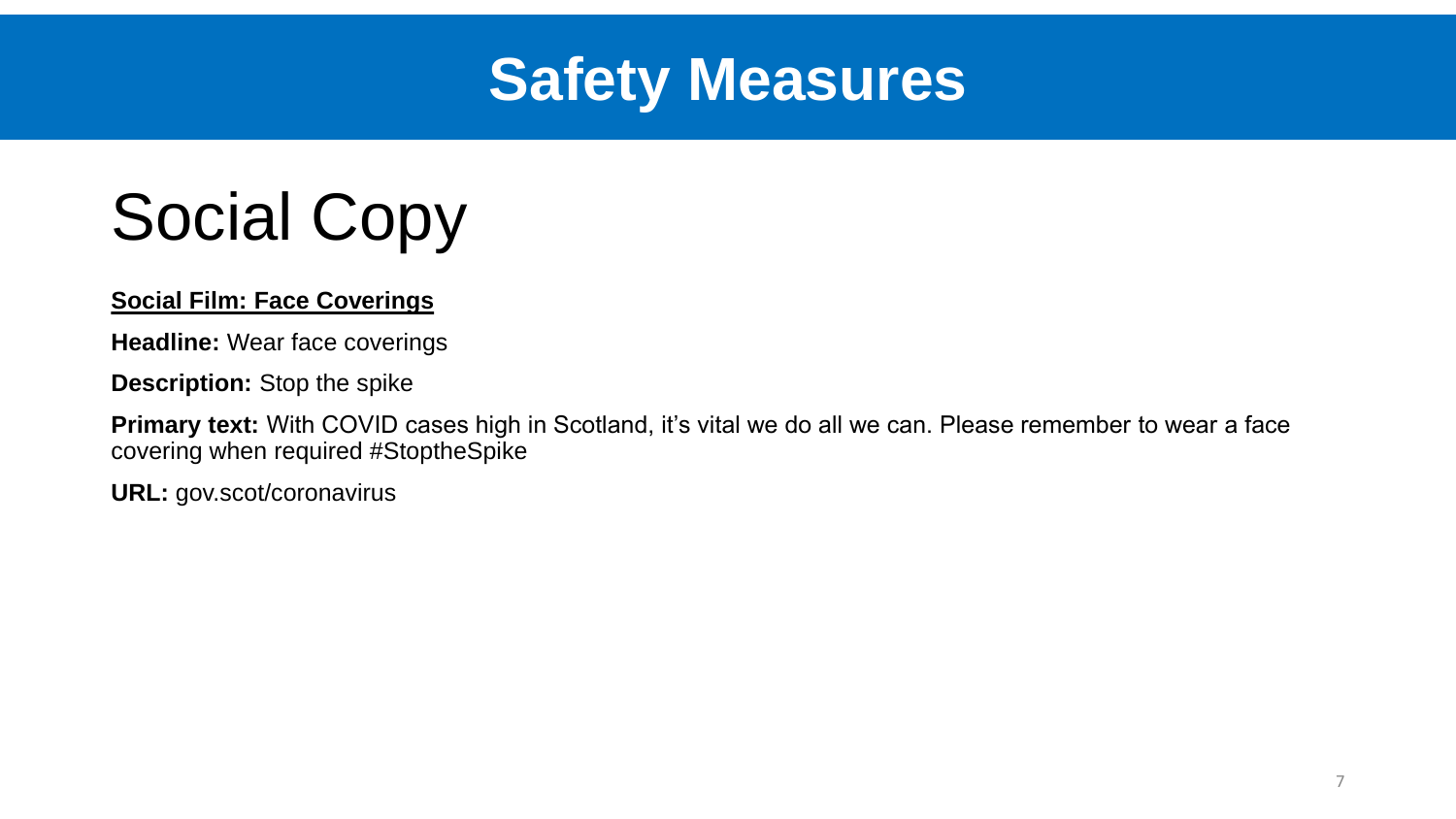

#### **Posters**

Five posters (in A4 and A3 formats) cover each of the key safety behaviours and the transport execution.

[Safety Measures posters in A4/ A3](https://we.tl/t-lxW4sbN9KW) can be downloaded here.

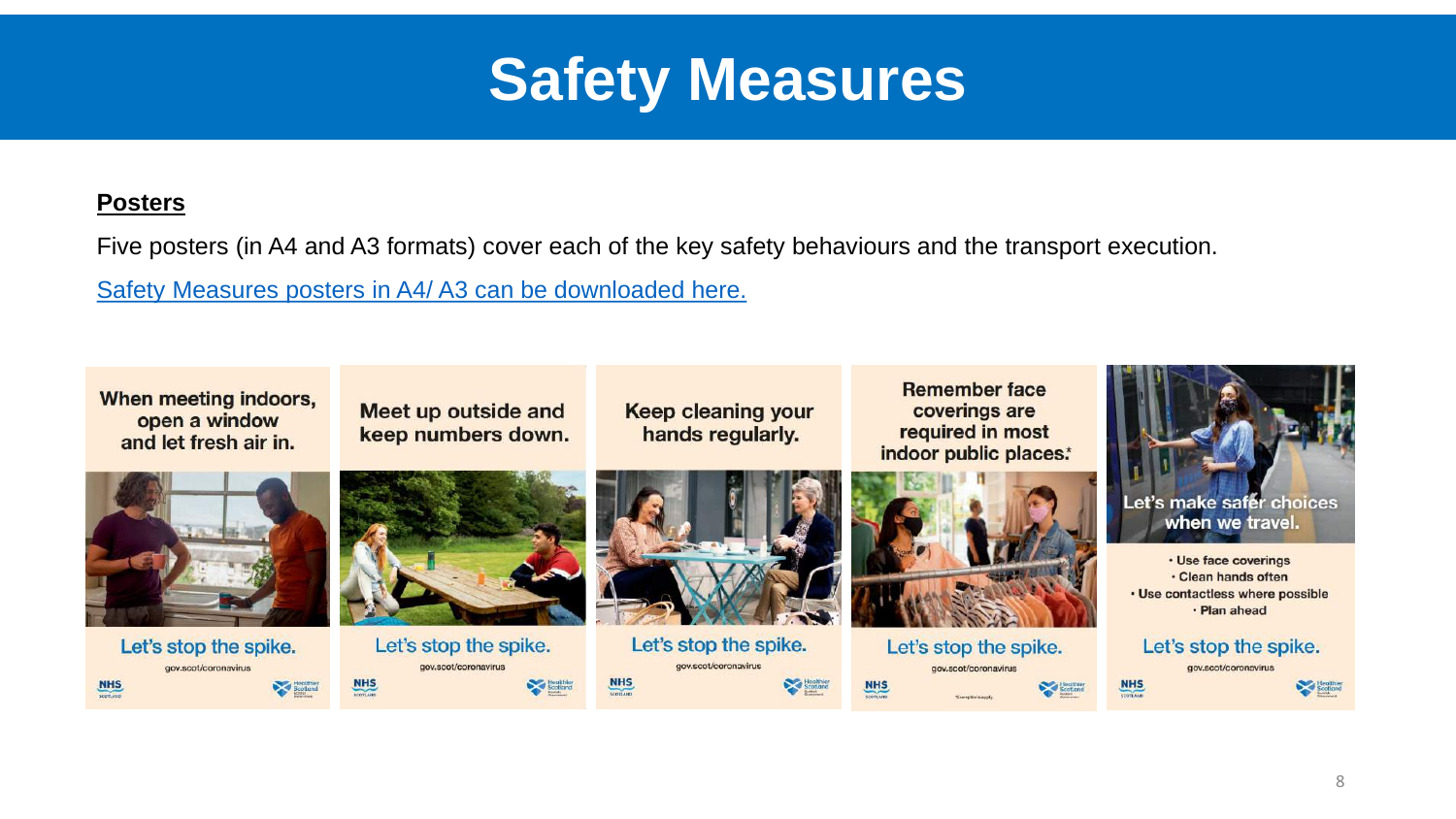### **Asymptomatic Universal Testing**

#### **Campaign Overview**

The new campaign 'Wee Reminder' looks to help engrain twice weekly asymptomatic universal testing as a habit for people in Scotland. As cases are currently high, it's important that everyone tests regularly to help find the virus and stop the spread.

#### **Key Messages**

- $\triangleright$  It's important to take your two Covid tests every week, even when vaccinated.
- $\triangleright$  Around 1 in 3 people with COVID-19 don't show any symptoms.
- $\triangleright$  Testing regularly helps find the virus, stopping it before it spreads.
- $\triangleright$  Test kits can be collected from community pharmacies and local test sites, or ordered online at nhsinform.scot/testing.
- $\triangleright$  Recording both positive and negative results allows us to track the presence of the virus in our communities. Cases are high in Scotland. Let's stop the spike.



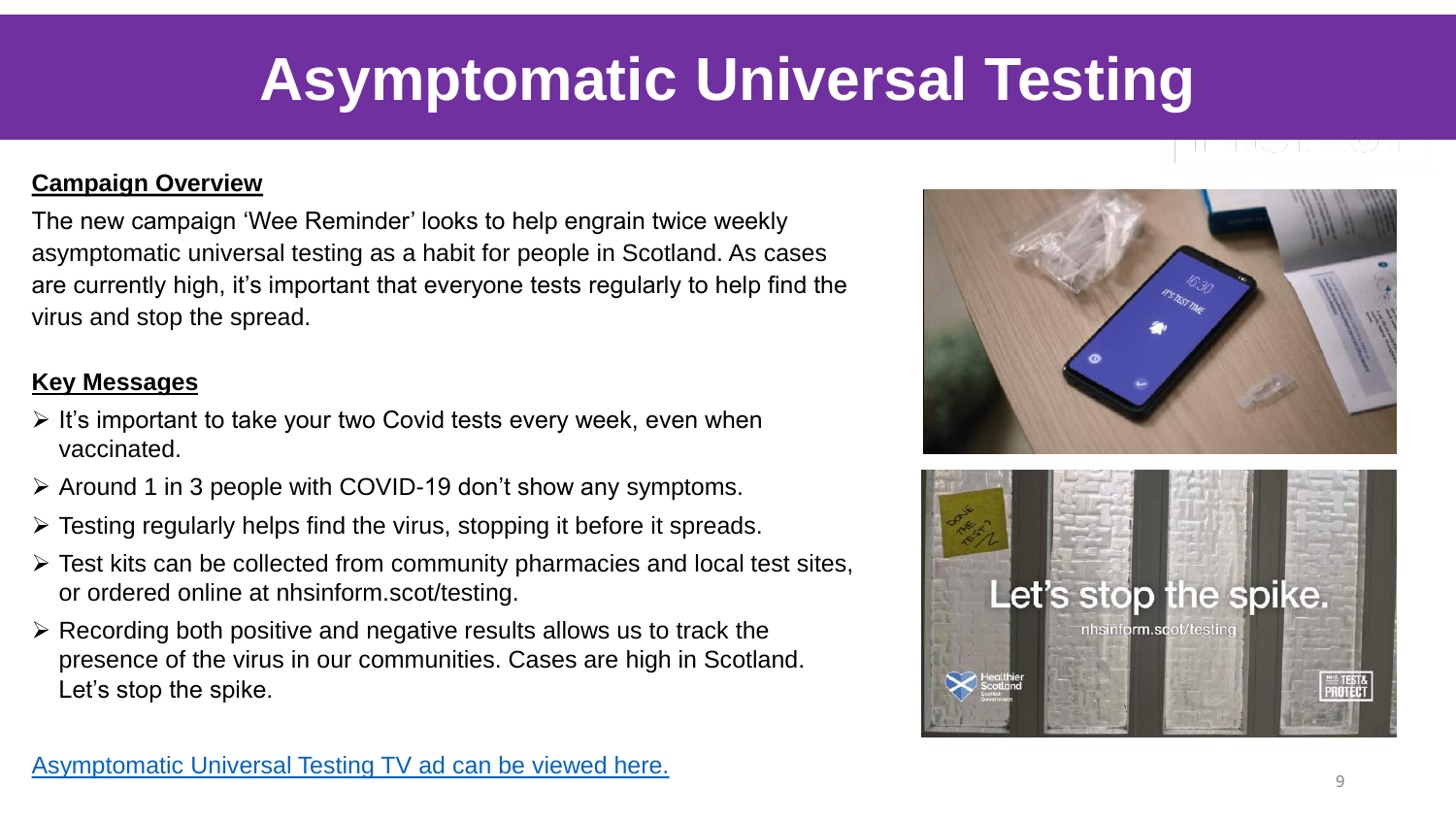### **Asymptomatic Universal Testing**

#### **Campaign Posters**

[Asymptomatic Universal Testing posters can be](https://we.tl/t-CJDr70r8rt)  downloaded here.

#### **Testing Site Posters**

[Asymptomatic editable testing site posters can be](https://we.tl/t-L7Xz2jEYNT)  downloaded here.

#### **Social Films**

[Asymptomatic Universal Testing social films can be](https://we.tl/t-NAdYwodFQ6)  downloaded here.

#### **Social Statics**

[Asymptomatic Universal Testing social statics can be](https://we.tl/t-XurKZmmlGc)  downloaded here.

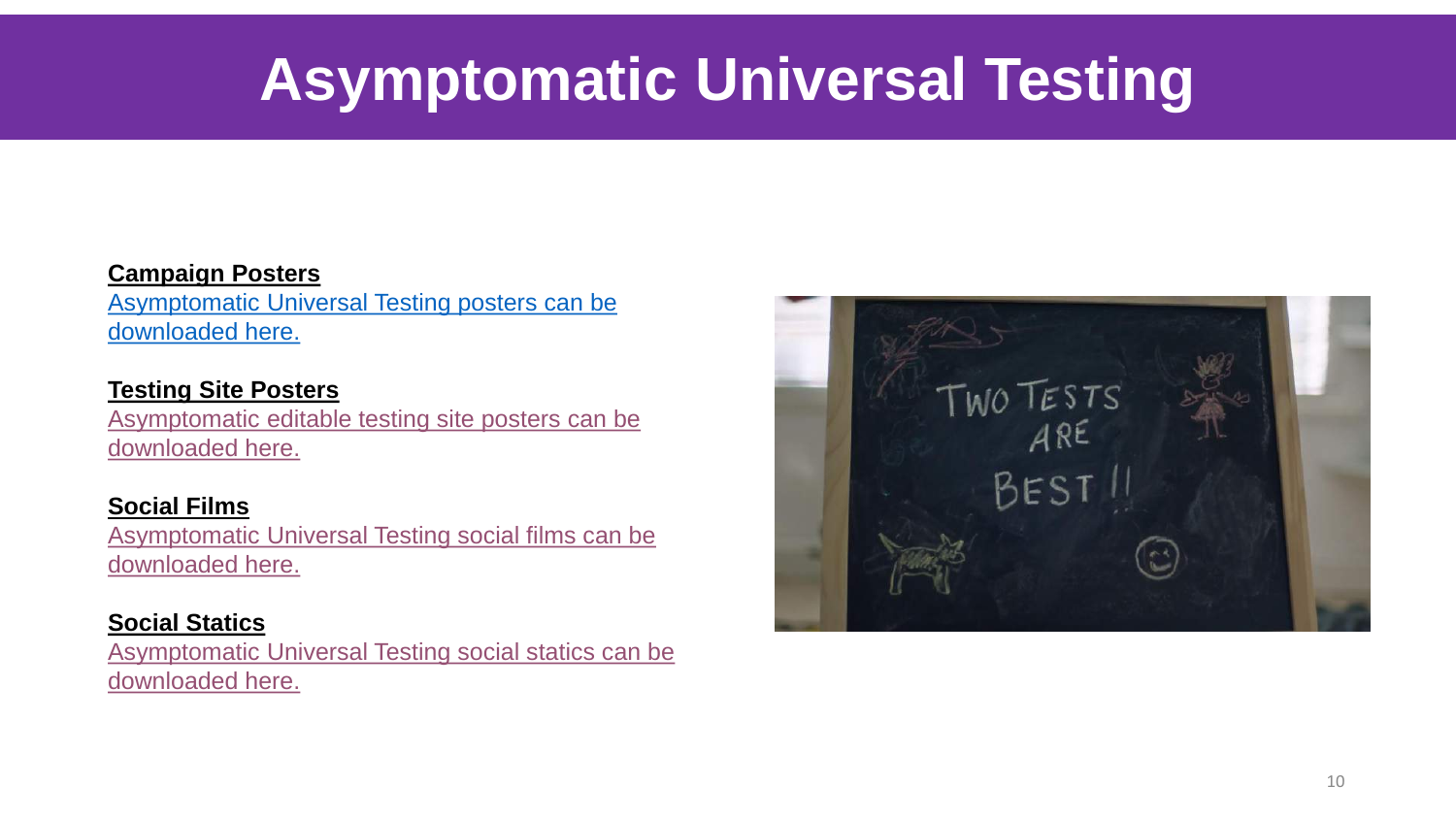### **Asymptomatic Universal Testing**

## Social Copy

#### **Facebook**

 $\triangleright$  It's more important than ever to take your two free Covid tests every week and record your results.

#### **Instagram**

 Covid cases are high in Scotland. So it's more important than ever to take your two free Covid tests every week and record your results.

#### **Twitter**

 Covid cases are high in Scotland. So it's more important than ever to take your two Covid tests every week and record your results, even when vaccinated. Testing regularly helps find the virus, stopping it before it spreads. For your free test kits go to **nhsinform.scot/testing**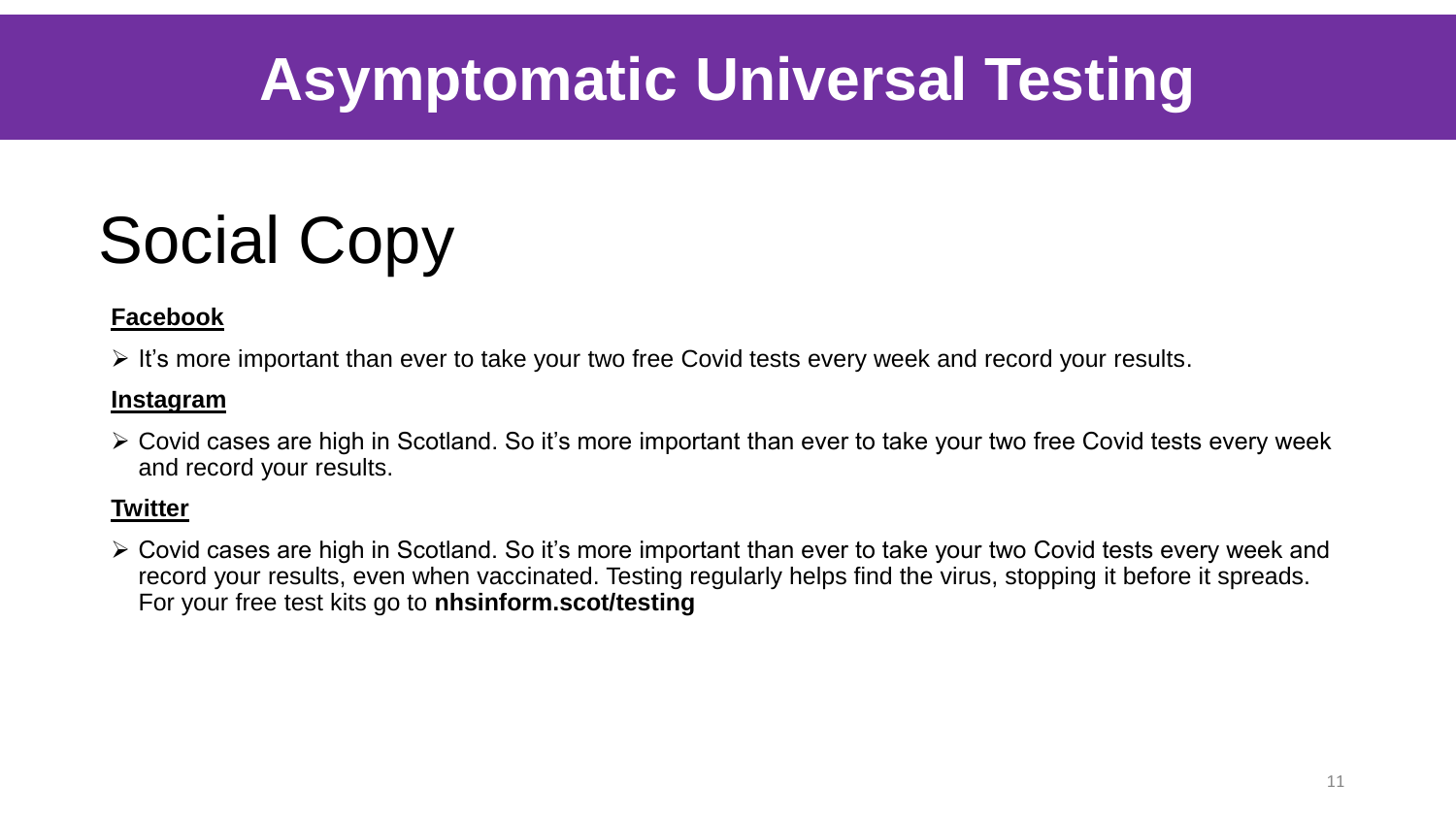### **Symptomatic Testing & Isolation**

#### **Key Messages**

- $\triangleright$  Even if we're vaccinated, we can still get coronavirus and pass it on to others.
- $\triangleright$  It's vital that even if we only have mild symptoms or asked to by the NHS, we self-isolate immediately and book a test.
- $\triangleright$  For financial and practical support, contact the National Assistance Helpline on 0800 111 4000.
- $\triangleright$  Cases are high in Scotland. Let's stop the spike.

#### **Campaign Assets**

- [Symptomatic Testing & Isolation TV ad can be viewed here.](https://youtu.be/1tHKKSzKCjg)
- [Symptomatic Testing & Isolation social animations can be](https://we.tl/t-uxQXfRfZVV) downloaded here.
- [Symptomatic Testing & Isolation A3/ A4](https://we.tl/t-cfvSV3fiWM) posters can be downloaded here.



Let's stop the spike.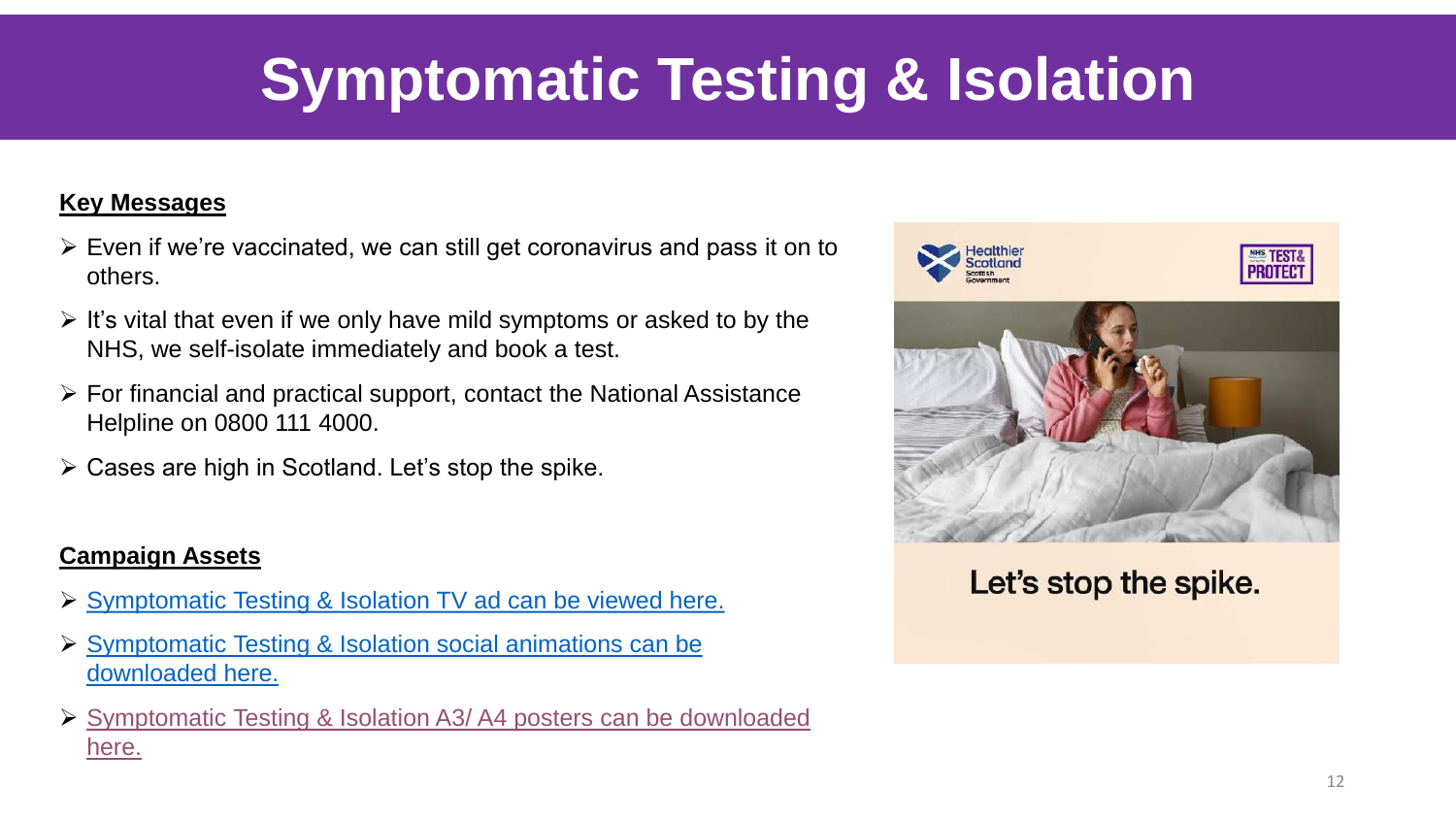## **Symptomatic Testing & Isolation**

## Social Copy

#### **Self Isolate**

**Headline:** Test and isolate.

**Post copy:** If we have symptoms, even if they are mild or we're vaccinated, it's vital that we self-isolate immediately and book a test.

**Link description:** Symptoms? Test and isolate.

**URL:** nhsinform.scot

#### **Support**

**Headline:** Test and isolate.

**Post copy:** Isolating? For financial and practical support, contact the National Assistance Helpline on 0800 111 4000

**Link description:** Isolating? There is support.

**URL**: nhsinform.scot/test-and-protect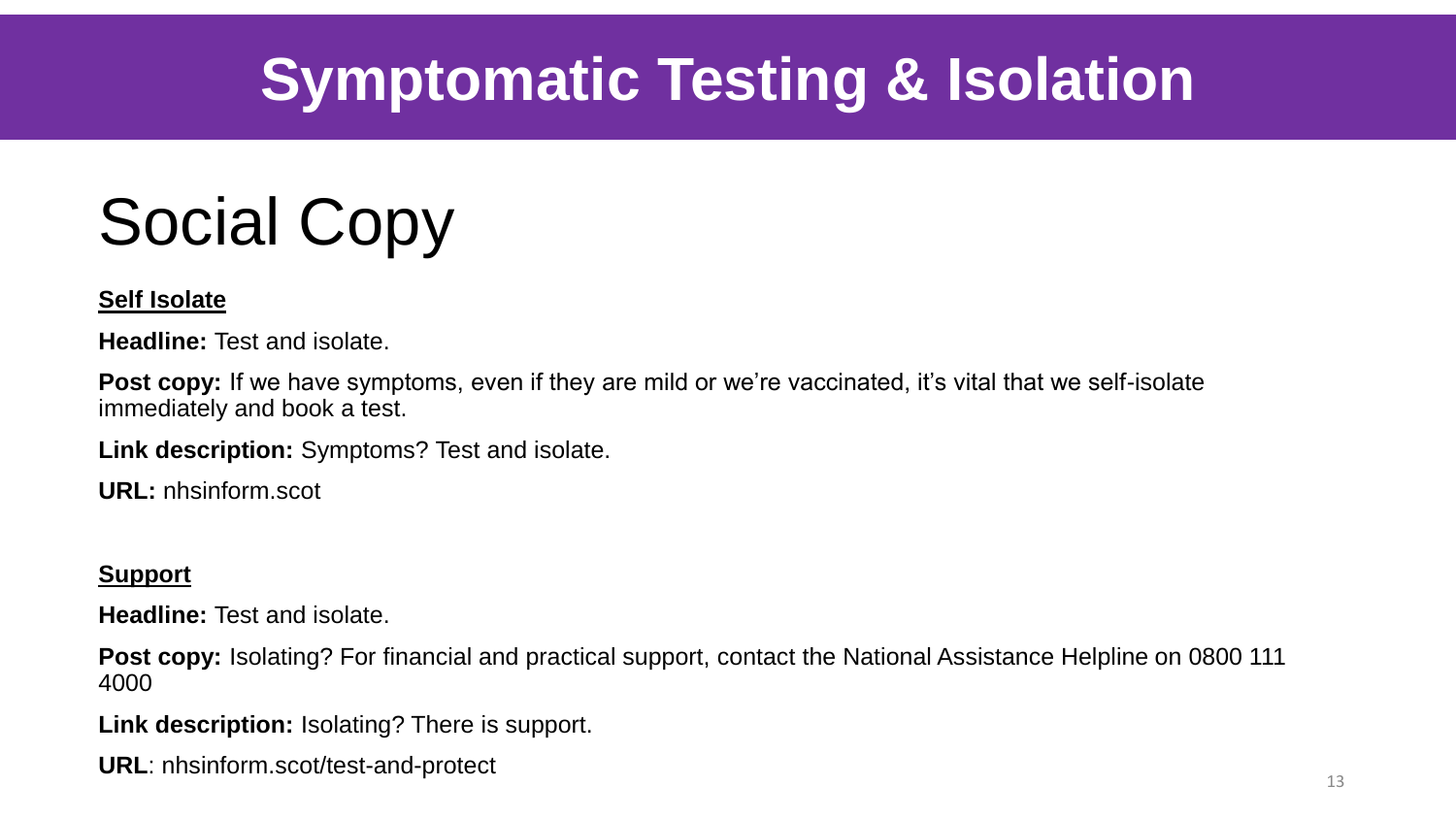### **COVID-19 Vaccine**

#### **Campaign Overview**

Everyone aged 18 or over in Scotland should now have received an invite for their first COVID-19 vaccination appointment.

However, many have still to come forward for their vaccine. It's really important that all those eligible come forward as soon as possible and get both doses of the vaccine to ensure maximum protection from COVID-19.

Please help us encourage people to take up the vaccine by sharing the campaign posters across your channels.

#### **Posters**

Vaccine A3/ A4 [posters can be downloaded here.](https://we.tl/t-qyklc7y3XV)

#### **Social Assets**

[Vaccine social statics can be downloaded here.](https://we.tl/t-6GOepXflhd) [Vaccine social animations can be downloaded here.](https://we.tl/t-gpR86Xyqlt) [Accompanying copy can be found here and on the following pages.](https://we.tl/t-7KMLC0cfNc)

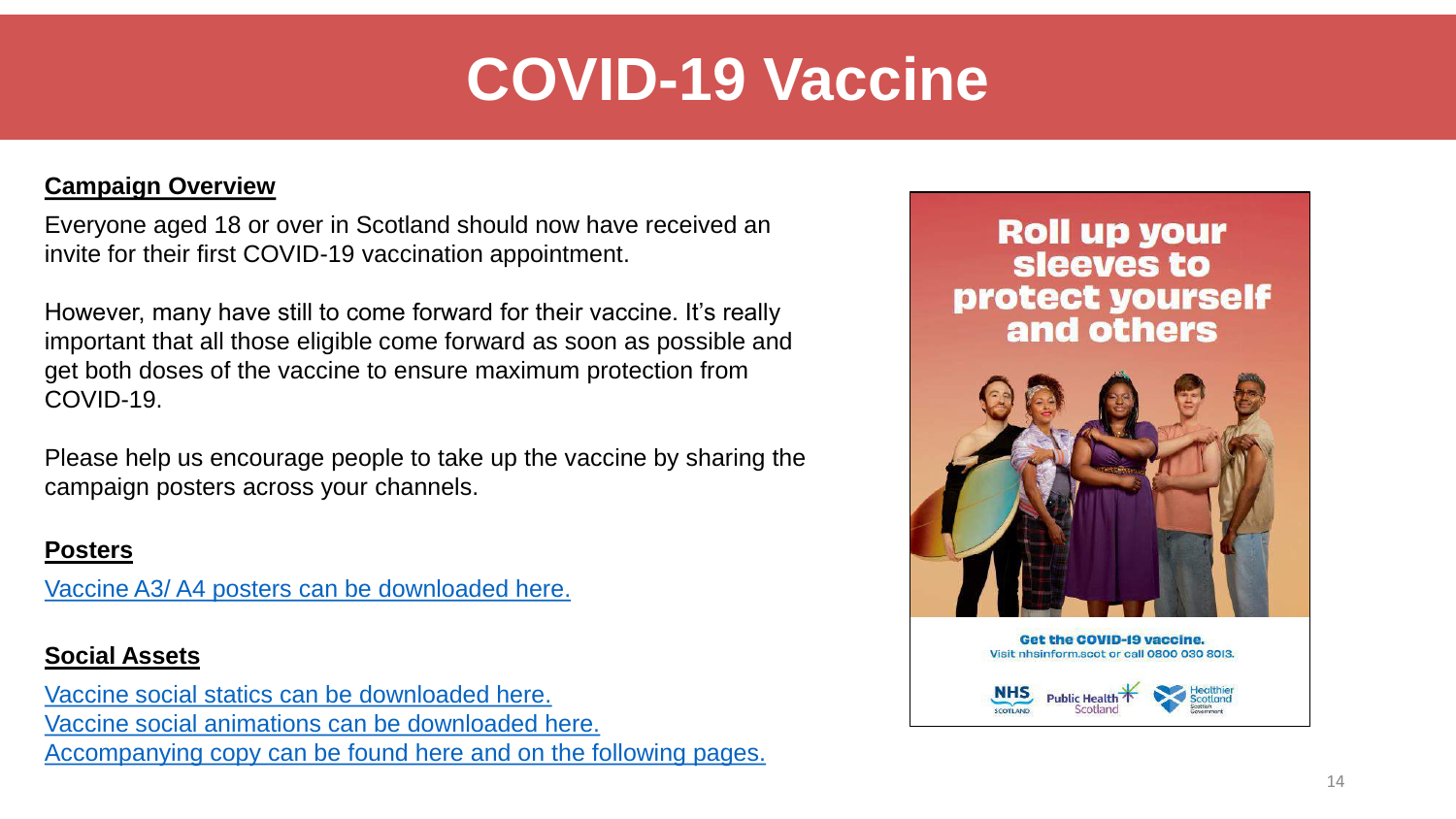### **COVID-19 Vaccine**

## Social Copy

- $\triangleright$  Getting the COVID-19 vaccine provides the best possible protection against coronavirus. Book your appointment at [www.invitations.vacs.nhs.scot](http://www.invitations.vacs.nhs.scot/) or attend the any of the drop-in locations listed here  $\rightarrow$ [nhsinform.scot/vaccinedropinclinics.](https://protect-eu.mimecast.com/s/ubJgCvgxVFAp2BjFXLWD5?domain=nhsinform.scot)
- You can get seriously ill with coronavirus at any age but getting both doses of the COVID-19 vaccine will give you the maximum possible protection. Get the facts about the vaccine using reliable sources such as  $\rightarrow$ [www.nhsinform.scot](http://www.nhsinform.scot/)
- $\triangleright$  Getting the COVID-19 vaccine is your choice, but make sure you know the facts and get your information from reliable sources such as  $\rightarrow$  [www.nhsinform.scot](http://www.nhsinform.scot/)
- Vaccinating as many people as possible, as quickly as possible, is our best way out of this pandemic. Book your appointment at [www.invitations.vacs.nhs.scot](http://www.invitations.vacs.nhs.scot/) or attend any drop-in centre listed here  $\rightarrow$ [nhsinform.scot/vaccinedropinclinics.](https://protect-eu.mimecast.com/s/ubJgCvgxVFAp2BjFXLWD5?domain=nhsinform.scot)
- COVID-19 vaccines have passed through the same rigorous tests as all other vaccines and have now been given to millions around the world. If you are worried, attend any of the drop-in locations listed here and speak to a vaccinator  $\rightarrow$  [nhsinform.scot/vaccinedropinclinics](https://protect-eu.mimecast.com/s/ubJgCvgxVFAp2BjFXLWD5?domain=nhsinform.scot).